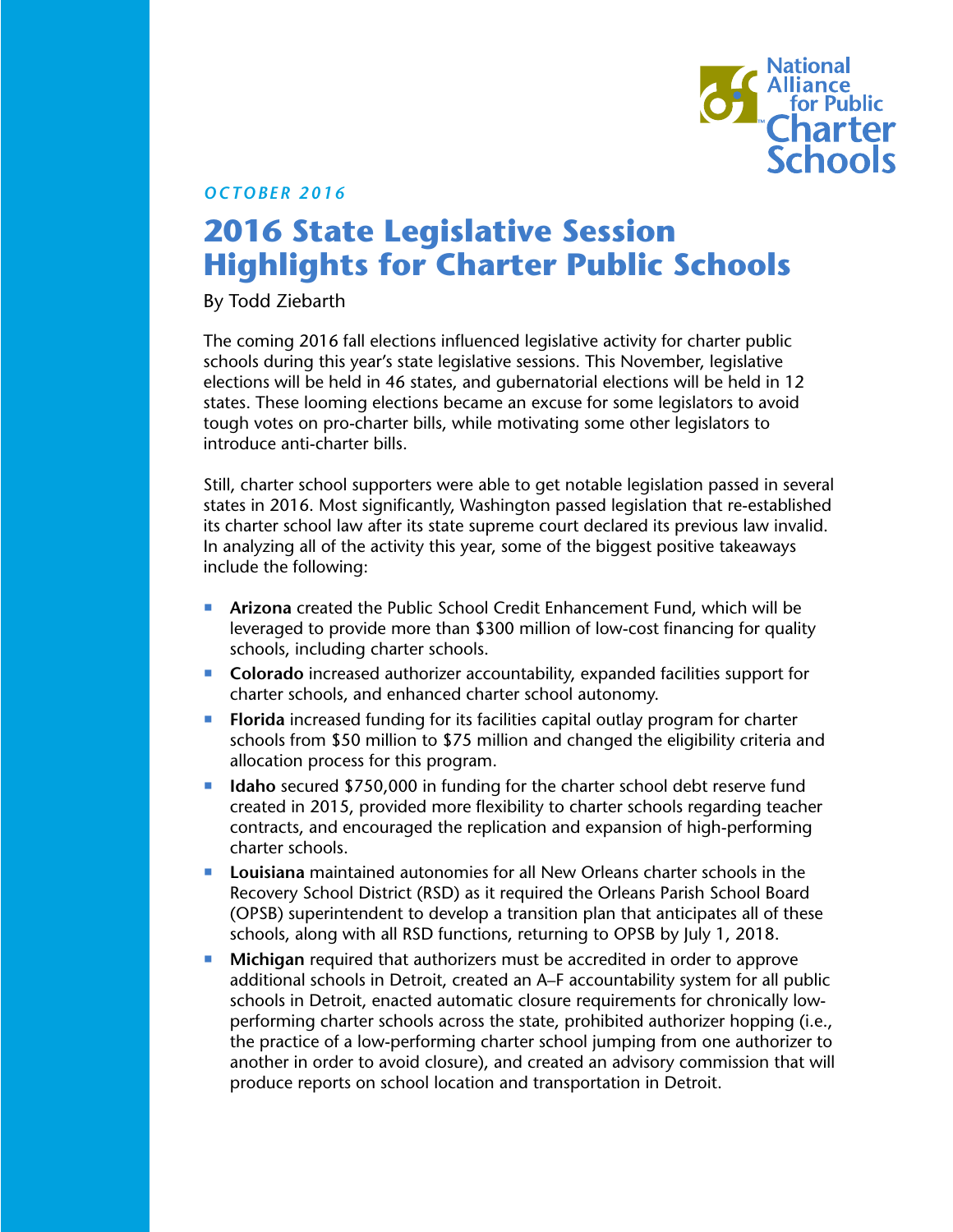- **Mississippi** made some major improvements to its law, including allowing students in school districts rated C, D, or F to cross district lines to attend a charter school, allowing conversion charter schools to purchase or lease their existing school buildings from their local school districts at market value, and permitting charter school employees to participate in the state retirement system and other benefits programs.
- **New York** secured \$54.8 million in new funding for charter schools, which translates into an additional \$430 per charter school student.
- **Utah** revamped the way in which charter schools are funded and secured \$20 million in additional funding for charter schools.
- **Washington** reenacted a charter school law, becoming the 43rd state to have a law on the books.

Additionally, a few concerning takeaways include the following:

- **Louisiana** eliminated local charter school authorizers, which makes school districts and the state board of education the only types of authorizers in the state.
- **North Carolina** reduced the minimum required oversight of charter schools by the state board of education and made it easier for continually low-performing charter schools to stay open.
- **Rhode Island** politicized the authorization process for charter schools and created an unpredictable and unstable approach to funding charter schools.

This report provides a summary of this year's state legislative activity across the country, organized into the following categories: no-law states, authorizing and accountability, funding and facilities, and other issues.

## **No-Law States**

As of January 2016, eight states had yet to enact a charter public school law. This number decreased to seven when Washington reenacted a strong charter school law in April 2016. As of this writing, 43 states and the District of Columbia have laws on the books.

We also saw notable activity in two of the seven remaining states without charter public school laws:

- **Kentucky:** A bill passed the Senate but died in the House.
- **West Virginia:** A bill was introduced but died in the House Education Committee.

## **Authorizing and Accountability**

## Notable Activity:

- **Colorado** expanded the grounds under which a district's exclusive chartering authority can be challenged.
- **District of Columbia:**
	- O Defined conflicting interest transactions for charter public schools and established governance and reporting obligations with respect to conflicting interest transactions.
	- O Required that contracts between charter schools and school management organizations contain a provision whereby the school management organization agrees to provide to the charter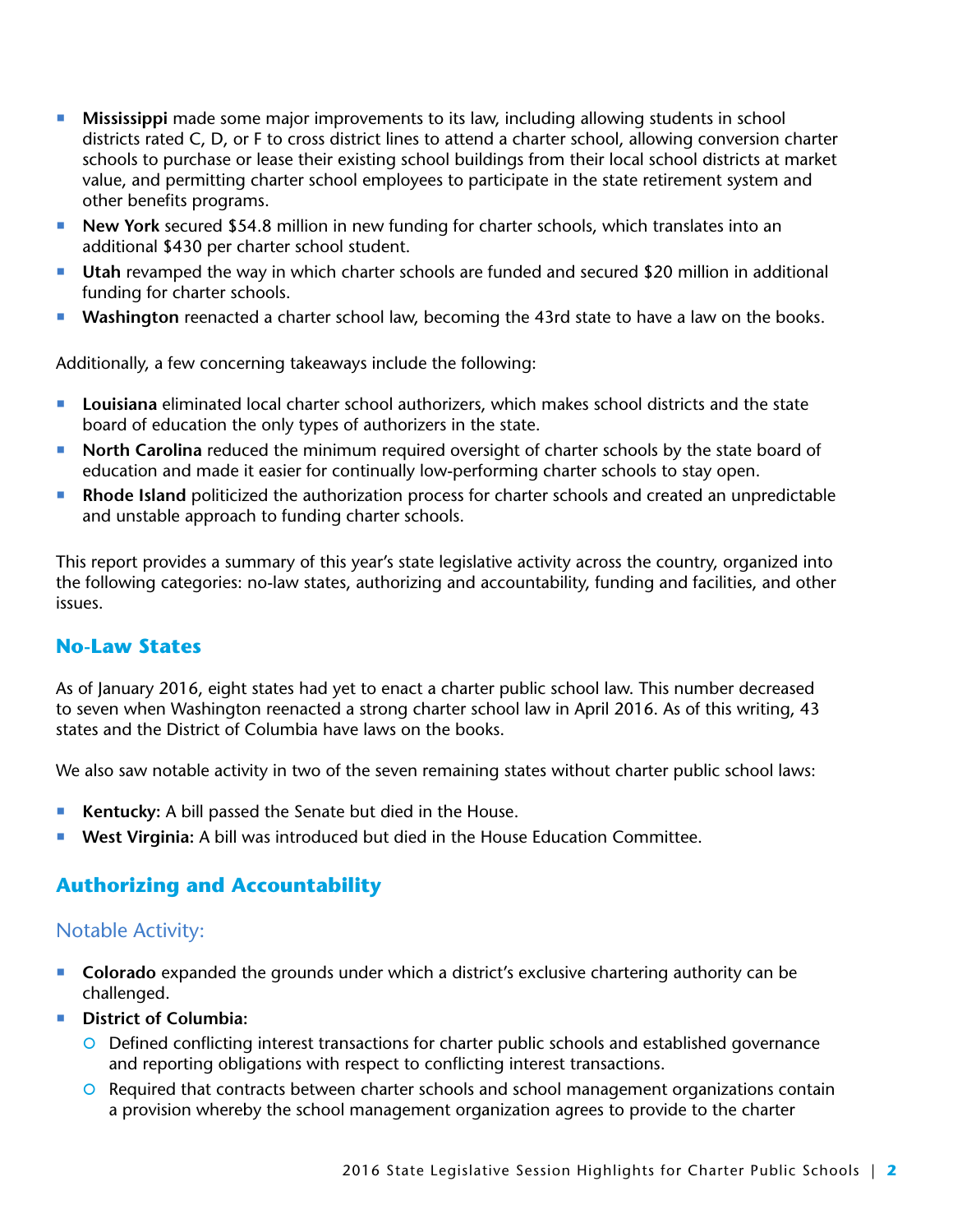school, for production to the eligible chartering authority, books, records, papers, or documents pertaining to the services the school management organization provided or has agreed to provide to the charter school.

- | Established that a charter school's failure to comply with its conflict of interest obligations or to conform its contract with a school management organization to these provisions constitutes fiscal mismanagement.
- **Florida:**
	- O Strengthened charter school application requirements.
	- O Clarified charter school voluntary closure procedures.
	- **O** Clarified automatic closure processes.
- **Louisiana:**
	- O Required the Orleans Parish School Board (OPSB) superintendent to develop a transition plan that anticipates all New Orleans charter schools in the Recovery School District (RSD), along with all RSD functions, returning to OPSB by July 1, 2018.
	- O Required all schools to participate in parish-wide discipline and enrollment processes. Maintained autonomies for all charter schools.
	- | Eliminated "local charter school authorizers," which makes school districts and the state board of education the only types of authorizers in the state.
- **Michigan:**
	- O Required that authorizers must be accredited in order to approve additional schools in Detroit.
	- O Created an A–F accountability system for all public schools in Detroit.
	- | Enacted automatic closure requirements for chronically low-performing charter schools across the state.
	- $\circ$  Prohibited authorizer hopping (i.e., the practice of a low-performing charter school jumping from one authorizer to another in order to avoid closure).
	- | Created an advisory commission that will produce reports on school location and transportation in Detroit.
- **Minnesota:**
	- | Clarified that when a charter school closes, the school must transfer student records to the student's resident school district.
	- O Eliminated the requirement that nonprofit authorizers must be members of the Minnesota Council of Nonprofits or the Minnesota Council of Foundations.
	- | Clarified that the state commissioner of education must consult with all charter school stakeholders about the criteria used to review authorizer performance and that the state department of education must use existing department data to minimize duplicative reporting and must not fail to credit, withhold points, or penalize authorizers for failing to approve additional schools or for the absences of complaints against the authorizer's portfolio of schools.

### ■ North Carolina:

- $\circ$  Reduced the minimum required oversight of charter schools by the state board of education.
- | Made it easier for continually low-performing charter schools to stay open.
- **Rhode Island** politicized the authorization process for charter schools in a few ways:
	- | Required local written support for a proposed network charter school. "Written support" means a resolution or ordinance granted by the town or city council for each proposed sending district where the council considers the fiscal and educational welfare of the municipality and students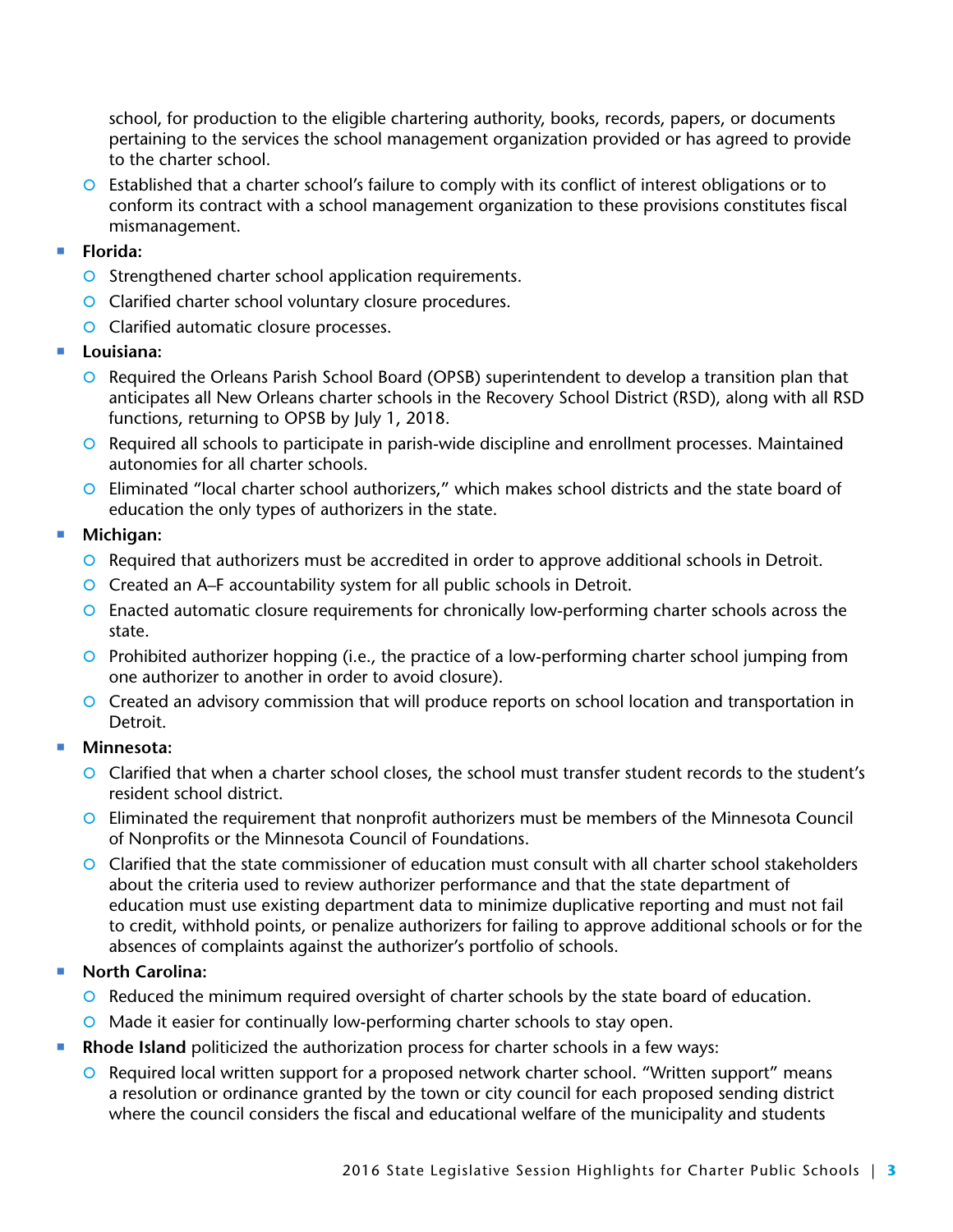after at least one public hearing. "A network charter school" is a charter school that encompasses or will encompass elementary and secondary schools or multiple elementary or multiple secondary schools. The definition of a "network charter school" exempts charter schools authorized as of the effective date of the act that creates "network charter schools."

- $\circ$  Required that when considering a proposed charter or an amendment to a charter for expansion, the state council on elementary and secondary education shall place substantial weight on the fiscal impact on the city or town, programmatic impact on the sending school district, and the educational impact on the students in the district to ensure that the proposal is economically prudent for the proposed sending school district and for all students in the sending district.
- $\circ$  Required that the mayor from each city or town, or in the absence of a mayor the city or town council via a resolution or ordinance, shall approve the participation in a mayoral academy's catchment area for a proposed charter or an amendment to a charter for expansion.
- **Tennessee** allowed the state board of education to charge up to 4 percent of an authorized charter school's per student state and local funding as an authorizer fee.
- **Virginia**
	- **O** Strengthened charter application and charter contract requirements.
	- $\circ$  Failed to pass a resolution that would have amended the state constitution to allow the state board of education to authorize charter schools. While the resolution passed in 2015, it needed to be passed again by the legislature during the 2016 session and approved by voters during the November 2016 elections before it could become law.

## **Funding and Facilities**

## Notable Activity:

- **Alabama** allocated \$200,000 to support the work of the Alabama Public Charter School Commission in developing authorizing practices and allocating planning funds to applicants.
- **Arizona:**
	- O Allowed charter schools access to the state's Extraordinary Special Education Needs Fund.
	- O Created the Public School Credit Enhancement Fund, which will be leveraged to provide more than \$300 million of low-cost financing for quality schools, including charter schools.
- **Arkansas** appropriated an additional \$5 million in funding to the Open-Enrollment Public Charter School Facilities Funding Aid Program.
- **California** secured \$20 million in start-up funding for charter schools, which will only be used if the state does not win a new grant from the federal Charter Schools Program.
- **Colorado:**
	- O Locked down an additional \$3 million for the state's Charter Capital Construction Fund, raising the total fund from just \$7 million two years ago to \$25 million heading into next year.
	- **O** Required districts to regularly provide their charter schools and the public with an inventory of any vacant or underutilized buildings. Districts must then entertain charter proposals for these buildings or land and, if they choose not to accept them, notify their charter schools in writing and in a public meeting as to the reasons why not.
	- | Added maintenance to the list of allowable expenses under the Charter Capital Construction program.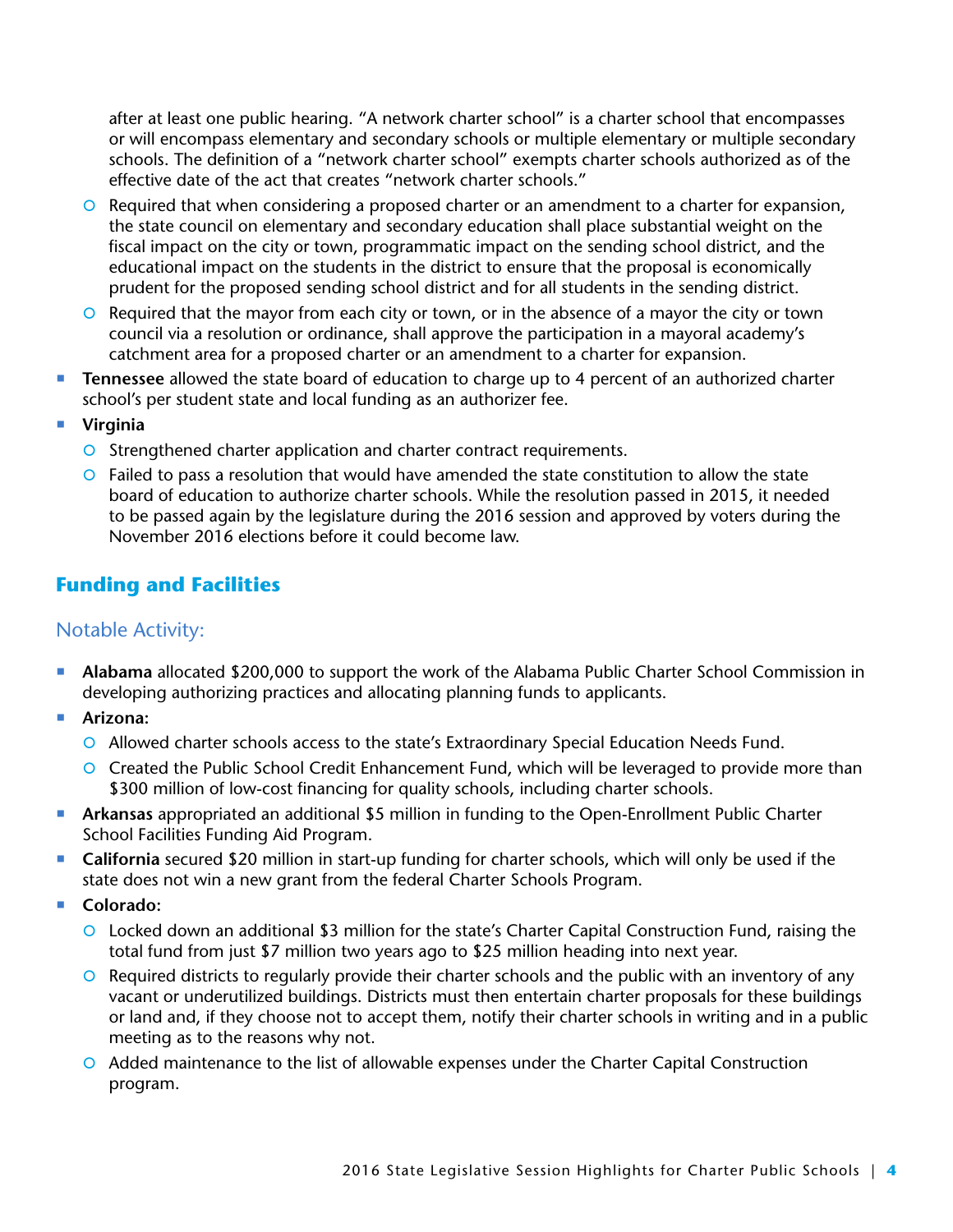- $\circ$  Reduced from five years to three the period a charter must be authorized before it can apply to the state's BEST capital construction competitive grant program, consistent with other schools in the state.
- **Florida** increased the funding for its facilities capital outlay program for charter schools from \$50 million to \$75 million and changed the eligibility criteria and allocation process for this program.
- **Georgia** added new training requirements regarding sound fiscal management for governing board members, created a charter school financial management certification program, and required that the principal or its equivalent for a charter school shall not serve simultaneously as the chief financial officer or its equivalent for the charter school.
- **Idaho** secured \$750,000 in funding for the charter school debt reserve fund created in 2015.
- **Illinois** tripled the amount of start-up funding for new charter schools in the Charter Revolving Loan Fund from \$250 per pupil to \$750 per pupil, and added facilities costs to the pool of eligible expenses.
- **Minnesota** lifted the cap on enrollment to determine whether special education charter schools are eligible for accelerated cash flow.
- **Mississippi** allowed conversion charter schools to purchase or lease their existing school buildings from their local school districts at market value.
- **Missouri** secured access to early childhood funding for charter schools.
- **New Hampshire:** 
	- | Provided that funding for charter school students receiving special education services be paid directly to the school district in which the student resides and excluded Individuals with Disabilities Education Act funds from the requirement that school districts direct certain funds to a charter school.
	- | Provided that students attending a charter school must be provided bus transportation to their school on the same terms and conditions provided for students attending district public schools and removed the requirements that a charter school is liable for additional costs for transporting students to a charter school within the student's school district.
- **New York** secured \$54.8 million in new funding for charter schools, which translates into an additional \$430 per charter school student.
- **Rhode Island** created an unpredictable and unstable approach to funding charter schools. The new approach allows districts to withhold from their local per pupil share of education aid that follows resident students to charter schools the greater of either percent of the district's per pupil local share or the amount by which the district's per pupil expenditures on a host of specifically enumerated categories exceed the statewide average of charter school expenditures in those same categories.
- South Carolina:
	- O Provided \$81 million for state-authorized charter schools in the state budget.
	- | Made noncertified teachers and counselors at charter schools eligible for teacher supply funds.
	- O Made charter schools eligible for career and technical equipment funds.
- **Utah** revamped the way in which charter schools are funded and secured \$20 million in additional funding for charter schools.

### **Other Issues**

#### Notable Activity:

 **Arizona** created an enrollment preference for children in foster care or children who meet the definition of unaccompanied youth prescribed in the McKinney-Vento Act.